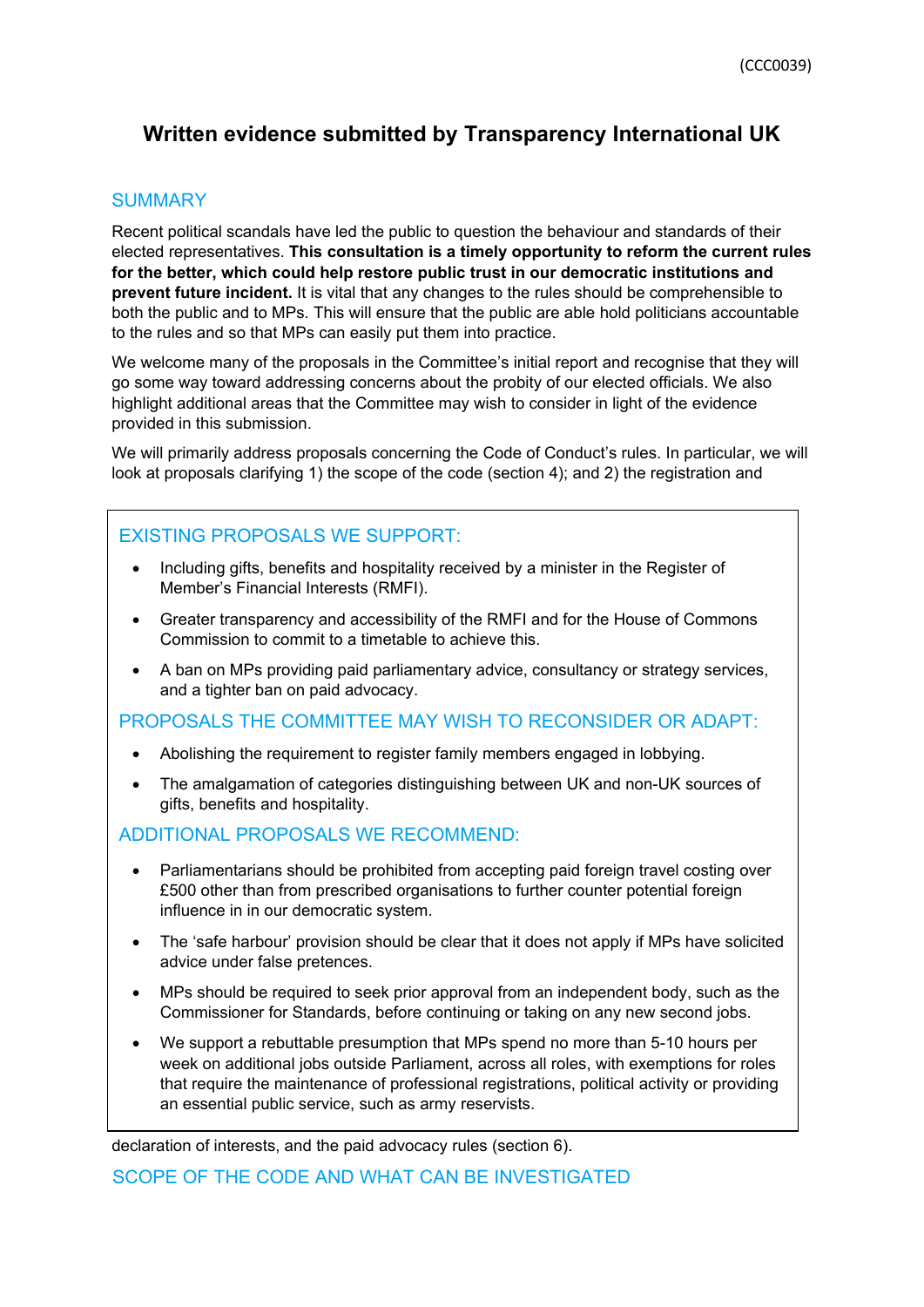### *Reporting gifts, benefits and hospitality received by ministers in the Register of Members' Financial Interests (RMFI)*

**We support the Committee's proposal (paragraph 96, 137-9) that gifts, benefits and hospitality received by ministers should form part of the Register of Members' Financial Interests (RMFI).** This would address the perverse situation whereby ministers are subject to lower transparency requirements than their backbench peers, and avoid confusion over their reporting obligations.

As it stands, ministers have less onerous demands on the transparency of their interests than MPs, which seems counterintuitive; it stands to reason that those with more power should be subject to a higher standard of disclosure and accountability. Items registered under the MPs' code are published every fortnight, whereas similar interests for ministers are only required to be published every quarter, do not include monetary values, and are subject to the government's communication grid, so are often published late.<sup>1</sup> At the time of submission, for example, the Foreign, Commonwealth and Development Office (FCDO) has only published this transparency data up to December 2020.<sup>2</sup>

Recent events have shown that the interplay between the two rules is also a cause for confusion that reduces transparency and accountability. For example, the Prime Minister registered a holiday to the Caribbean in the MP's register of financial interests, but not a holiday to Spain, despite registering benefits from Heathrow Airport as part of the latter vacation in the RMFI.<sup>3</sup>

The public should be able to see parliamentarians' interests clearly in one place and not need an in-depth knowledge of the complex interplay between the MP and ministerial codes to access this information. Departments should also improve the timeliness of the publication of ministerial transparency disclosures by releasing this information monthly, as proposed by the Committee on Standards and Public Life (CSPL).<sup>45</sup>

# RESPONSES TO PROPOSALS UNDER SECTION 6 'REGISTRATION, DECLARATION AND PAID ADVOCACY'

#### *Gifts, benefits and hospitality from UK sources; visits from outside the UK; and gifts and benefits from sources outside the UK*

We respectfully caution against the Committee's proposal to amalgamate categories 3, 4 and 5 in the RMFI entirely (paragraph 120). Keeping track of money of foreign provenance is important to understand how overseas actors may be interacting with, and potentially influencing, our democratic system. This forms the rationale for the ban on donations from abroad to parliamentarians under the Political Parties, Elections and Referendums Act 2000 (PPERA). **While we are not opposed entirely to merging categories 3, 4, and 5, MPs should still have to indicate if the money is of foreign provenance so it is easily identifiable in the register.**

To further counter potential foreign influence, it is imperative that when parliamentarians undertake engagements overseas their independence is beyond question.<sup>6</sup> At present, there is a

 $^2$  Unlike other departments, the FCDO should have published data covering January –September 2021. The FCDO was due to publish this data in three instances with other departments: July 2021, October 2021 and January 2021.

<sup>1</sup> UK government, *Ministerial code*, p.19 paragraph 7.24

[https://assets.publishing.service.gov.uk/government/uploads/system/uploads/attachment\\_data/file/826920/August-2019-](https://assets.publishing.service.gov.uk/government/uploads/system/uploads/attachment_data/file/826920/August-2019-MINISTERIAL-CODE-FINAL-FORMATTED-2.pdf) [MINISTERIAL-CODE-FINAL-FORMATTED-2.pdf](https://assets.publishing.service.gov.uk/government/uploads/system/uploads/attachment_data/file/826920/August-2019-MINISTERIAL-CODE-FINAL-FORMATTED-2.pdf)

<sup>&</sup>lt;sup>3</sup> <https://www.thetimes.co.uk/article/boris-johnson-accepted-1-800-gift-from-heathrow-while-travelling-to-malaga-djn8dldmk> <sup>4</sup>[https://assets.publishing.service.gov.uk/government/uploads/system/uploads/attachment\\_data/file/1029944/Upholding\\_Standa](https://assets.publishing.service.gov.uk/government/uploads/system/uploads/attachment_data/file/1029944/Upholding_Standards_in_Public_Life_-_Web_Accessible.pdf) [rds\\_in\\_Public\\_Life\\_-\\_Web\\_Accessible.pdf](https://assets.publishing.service.gov.uk/government/uploads/system/uploads/attachment_data/file/1029944/Upholding_Standards_in_Public_Life_-_Web_Accessible.pdf)

<sup>5</sup> The Boardman review also stated that there should be "more frequent returns" than the current, quarterly schedule. [https://assets.publishing.service.gov.uk/government/uploads/system/uploads/attachment\\_data/file/1018176/A\\_report\\_by\\_Nigel](https://assets.publishing.service.gov.uk/government/uploads/system/uploads/attachment_data/file/1018176/A_report_by_Nigel_Boardman_into_the_Development_and_Use_of_Supply_Chain_Finance__and_associated_schemes__related_to_Greensill_Capital_in_Government_-_Recommendations_and_Suggestions.pdf) Boardman\_into\_the\_Development\_and\_Use\_of\_Supply\_Chain\_Finance\_\_and\_associated\_schemes\_\_related\_to\_Greensill\_ Capital\_in\_Government - Recommendations\_and\_Suggestions.pdf

<sup>6</sup> See Transparency International UK, *In whose interest* (July 2018) for examples and analysis

[https://www.transparency.org.uk/sites/default/files/pdf/publications/In\\_Whose\\_Interest\\_WEB3.pdf](https://www.transparency.org.uk/sites/default/files/pdf/publications/In_Whose_Interest_WEB3.pdf)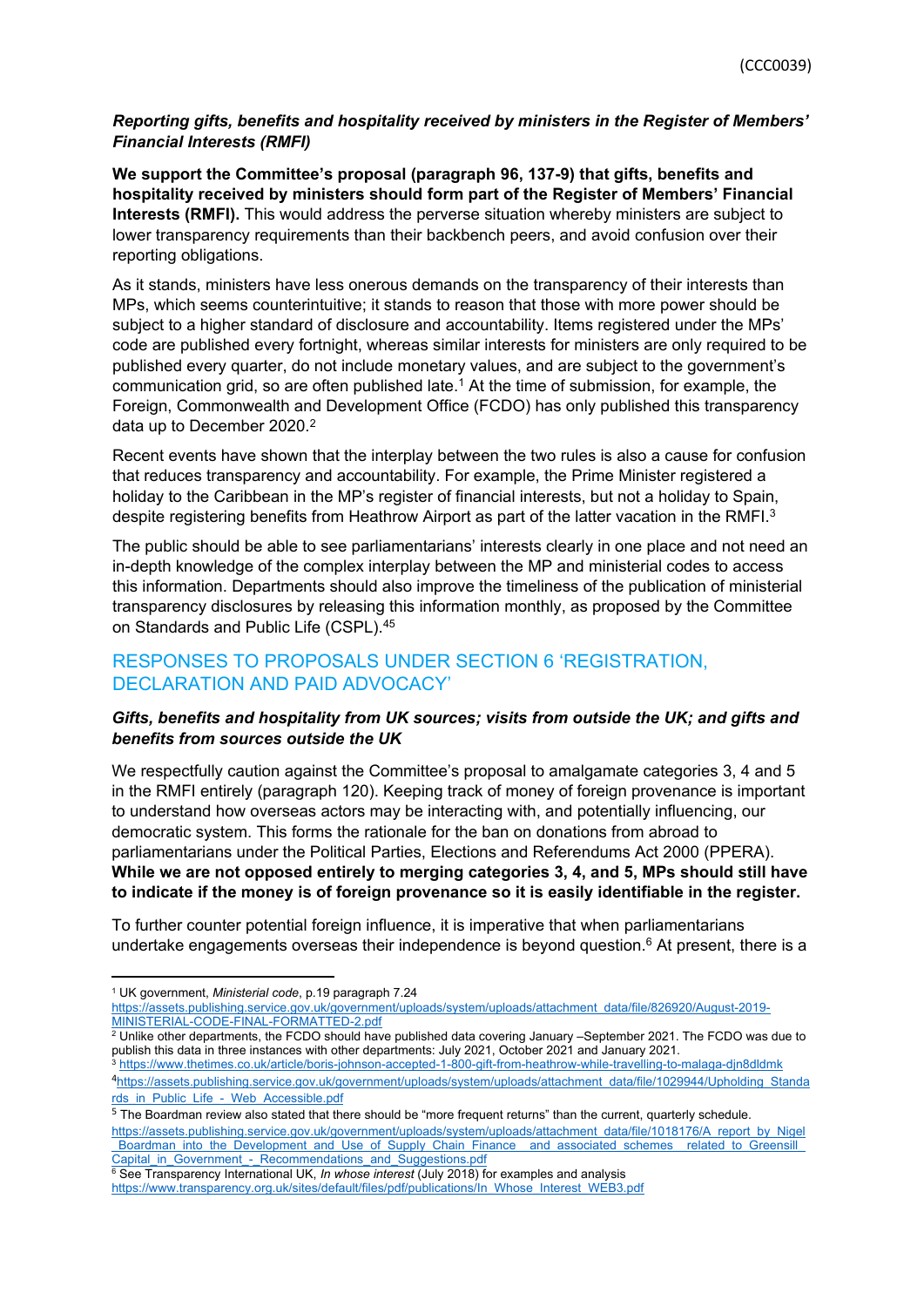clear risk that overseas trips sponsored either directly or indirectly by corrupt and repressive regimes may present the perception or reality that parliamentarians' judgement and actions are influenced by the intent of their hosts. The example of Ian Paisley Jr MP's breach of the parliamentary code provides a vivid case in point.<sup>7</sup>

There are controls on the sources of donations and loans to political parties and politicians to prevent foreign interference in our democracy. A similar approach should be applied to those funding overseas visits. **We recommend parliamentarians be prohibited from accepting paid foreign travel costing over £500 other than from prescribed organisations.** Prescribed organisations should be:

- acting in the UK national interest;
- those of which the UK or UK Parliament is a full member, for example, the Inter-Parliamentary Union;
- or an organisation that would otherwise be sufficiently regulated to provide this safeguard, for example political parties.

### *Family members engaged in lobbying*

**We respectfully caution against the proposal to scrap this category (paragraph 125).** We note the Committee's reasoning that this category is infrequently used, however there are at least ten entries for this category within the register for 31 January 2022, which is not insubstantial. This category also does not include close friends or associates of MPs, which if included would likely increase this number considerably.

Most importantly, **the conflict of interests these relationships can present remain significant regardless as to how widespread they are held**. For example, were an MP's partner to have clients with interests relating to their brief on a parliamentary committee, there would be a clear risk of privileged information passing, unintentionally or otherwise, between the two in private. We would also like to suggest that removing this category is unlikely to deter journalists and others from identifying these relationships, and may indeed encourage the view that such an omission is as a deliberate attempt to hide something malign, whether or not that is the case.

#### *Accessibility of the Register*

**We welcome the Committee's comments on the need for the RMFI to be more accessible and digitised, and support its proposal to ensure that the House of Commons Commission make a firm commitment to this work and to set a timetable for when it can be achieved (paragraph 142).**

As we outlined in previous evidence given to the Committee, the current RMFI is not easily searchable or analysable. The data is published as PDFs, which makes any analysis incredibly time-consuming. In 2017, Transparency International UK spent a significant amount of time working with the Parliamentary Digital Service (PDS) to create the framework for a system that would help make MPs' financial interests more accessible and analysable for the public.

We also shared in our submission to the Committee how a new approach to registering MPs' interests could work in practice.<sup>8</sup> Transparency International UK is available to support PDS and other delivery partners in moving this project forward.

### *Paid Advocacy*

<sup>7</sup> Committee on Standards, *Ian Paisley Jnr,*

<https://publications.parliament.uk/pa/cm201719/cmselect/cmstandards/1397/139702.htm> [Accessed 4 February 2022] 8 <https://committees.parliament.uk/writtenevidence/22940/pdf/>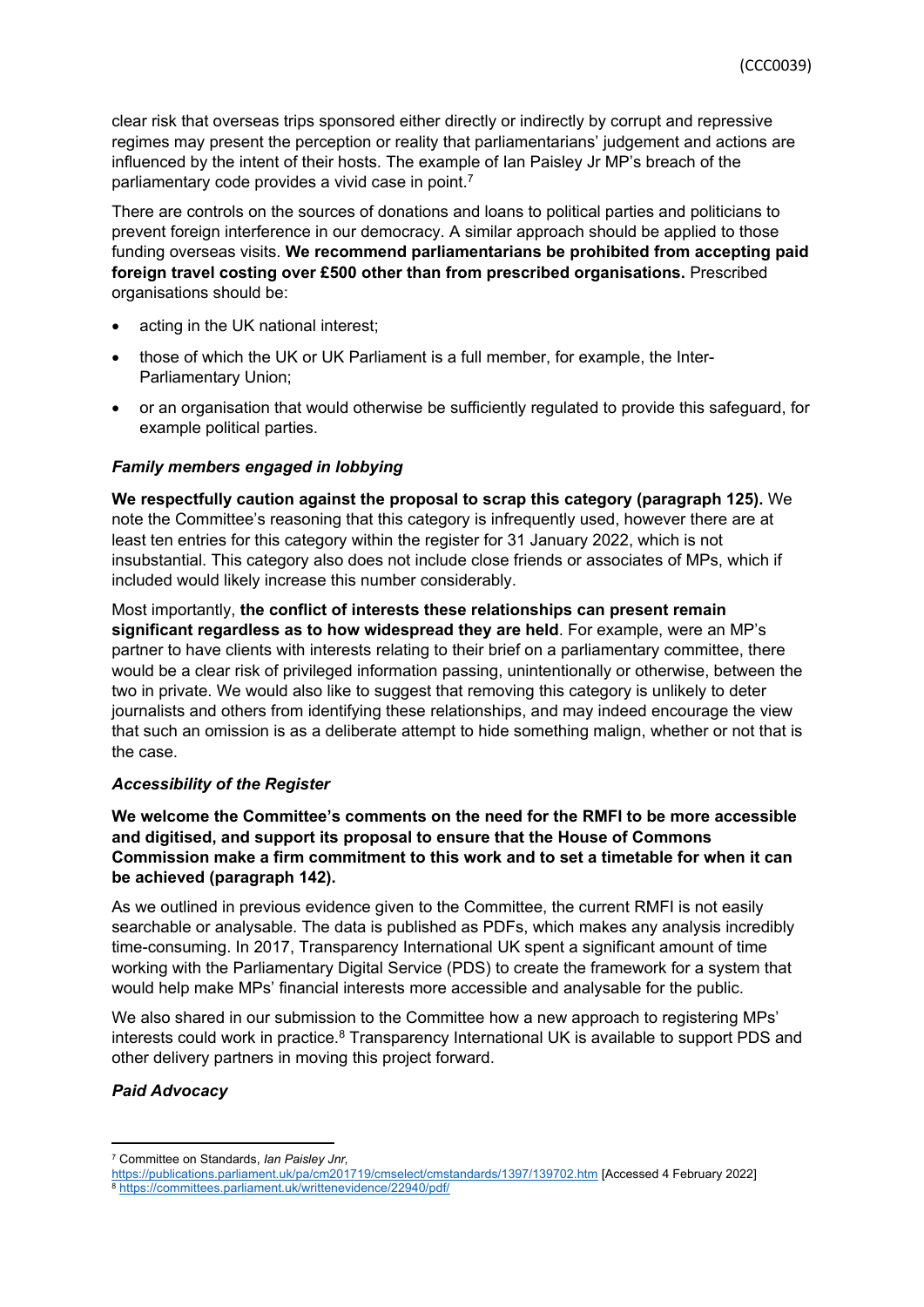**We welcome the proposal (paragraph 168) that MPs should obtain a contract for any outside employment, that this contract outlines what they will be doing, and that it explicitly states that MPs will not undertake any lobbying or provide advice that would be in breach of the Code.** This would remind MPs of the ban on paid advocacy, deter noncompliance, and set a clear contractual expectation with employers that elected representatives cannot be hired as lobbyists.

**We also strongly support the proposal (paragraph 169) for the lobbying rules to be tightened** so that a Member who has a live financial interest is prevented from both initiating and participating in proceedings or approaches to ministers or officials that would confer a benefit, not just an exclusive benefit. This would clarify what constitutes lobbying and remove the current loophole.

**We broadly support the proposed safe harbour provision (paragraph 171) where a Member is not in breach of the rules for an action taken in which they have sought and followed the advice of the Registrar.** This could provide a strong incentive for MPs to seek advice when they are in doubt about the scope of the rules, which should help to avoid instances of inadvertent non-compliance due to a lack of understanding of the Code of Conduct.<sup>9</sup> The Committee proposes that this would only apply when action is taken in relation to advice that has been sought from the Registrar of Members' Interests or similar officers, and that the Member provided 'adequate information' for this advice. **We assume this would mean that advice sought on false pretences would not be subject to safe harbour, however we propose that it is worth stating this explicitly in the rules for avoidance of doubt.<sup>10</sup>**

We note that a safe harbour provision would have the effect of giving the Registrar and their staff the power to define the scope of the rules through advice, which would be a significant shift in responsibilities. Currently, the boundaries of the Code are outlined through advice and guidance, but determined in practice through investigations by the Commissioner for Standards and consideration by the Committee for Standards. We propose that careful consideration should be given to the resource implications of this change and how this may change the scope of the rules in practice.

#### *Paid parliamentary advice or consultancy*

**We strongly support the Committee's recommendation to ban elected members from providing paid parliamentary advice, consultancy or strategy services (paragraph 179).** We have long argued that these roles jeopardise the integrity of Parliament as they give rise to the perception that MPs are profiting from their prestigious role as elected representatives.<sup>11</sup> As we highlighted in our 2020 submission, introducing this ban would bring the House of Commons in line with the Scottish Parliament, National Assembly of Wales and the House of Lords.<sup>12</sup>

The Committee recommends that the Code follows the wording used in the House of Lords. The Code of Conduct for the House of Lords and accompanying guidance states that:

*"The prohibition from accepting payment in return for parliamentary advice means that members may not act as paid parliamentary consultants, advising outside organisations or persons on process, for example how they may lobby or otherwise influence the work of Parliament. The following is not parliamentary advice:*

<sup>9</sup> E.g. The Commissioner states that, had David Morris presented the relevant information to House officials and sought their advice, his breach of the rules would have been avoided as the Registrar would have advised him that his Topical Question would likely constituted a breach of the paid advocacy

rule.[https://publications.parliament.uk/pa/cm5801/cmselect/cmstandards/771/77103.htm#\\_idTextAnchor005](https://publications.parliament.uk/pa/cm5801/cmselect/cmstandards/771/77103.htm#_idTextAnchor005)

<sup>10</sup> See the case of Lord Blencartha's employment contract with the Cayman Islands and the Commissioner's two investigations. <https://publications.parliament.uk/pa/ld201415/ldselect/ldprivi/21/2102.htm>

<sup>11</sup> See our report 'Accountable Influence' (2015) for our research which found that during one year alone, 73 MPs – over 10 per cent of the Commons – had some form of external advisory role between 2014 and 2015. [https://www.transparency.org.uk/sites/default/files/pdf/publications/Accountable\\_Influence\\_Bringing\\_Lobbying\\_out\\_of\\_the\\_Sha](https://www.transparency.org.uk/sites/default/files/pdf/publications/Accountable_Influence_Bringing_Lobbying_out_of_the_Shadows.pdf) [dows.pdf](https://www.transparency.org.uk/sites/default/files/pdf/publications/Accountable_Influence_Bringing_Lobbying_out_of_the_Shadows.pdf)

<sup>12</sup> <https://committees.parliament.uk/writtenevidence/13062/pdf/>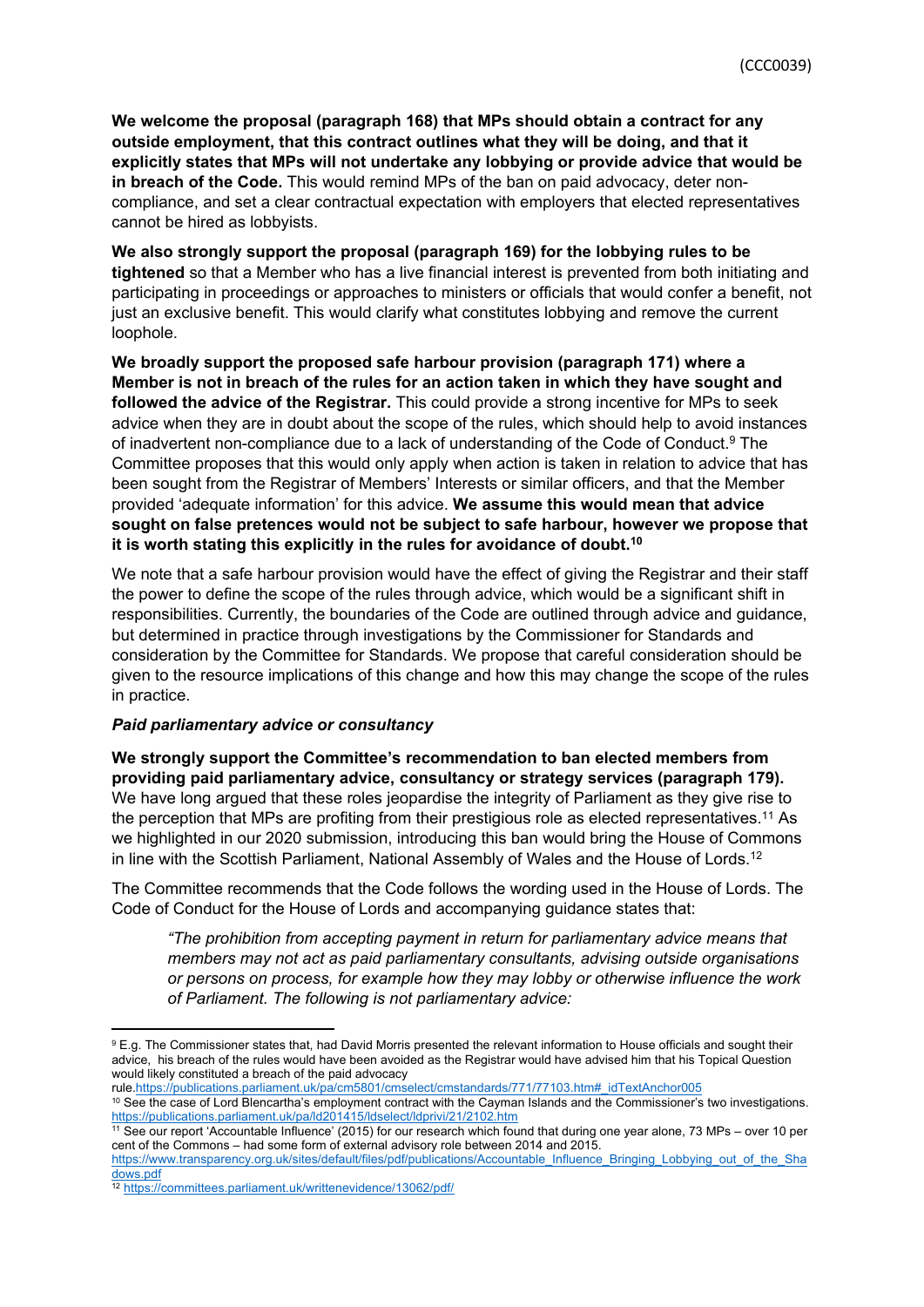- *• advice on public policy and current affairs;*
- *• advice in general terms about how Parliament works; and*
- *• media appearances, journalism, books, public lectures and speeches."*

We ask that the Committee clarify whether it intends for advice on government affairs to be exempt from this ban. Although we recognise that there is some interplay in this case between the House of Commons' rules and those of the Advisory Committee on Business Appointments (ACOBA), we would suggest that parliamentarians are often well-connected to government ministers – particularly in their own political parties – and that providing advice about government for payment may therefore constitute profit gained through insider knowledge. We also question if the same exclusions will apply in the House of Commons and caution against including the current wording concerning 'advice on public policy and current affairs', because this could potentially prove to be a loophole that still leaves the door open to Members advising on how to influence the House.

We think adopting similar wording from Section 5 of the Scottish Code of Conduct for MSP's would offer a more robust and clear ban on providing services on how to influence the House.<sup>13</sup> The Institute for Government (IfG) highlight that the wording used by the Scottish Parliament and the Senedd, which are very similar, has proven to be clear and effective: in "neither Scotland or Wales have any complaints been received about potential breaches, let alone upheld".<sup>14</sup>

**To remove any grey areas about which roles and activities this ban would apply to, we recommend that MPs should be required to seek prior approval from an independent body, such as the Commissioner for Standards, before continuing or taking on any new second jobs.** This would necessarily involve Members providing a copy of their contractual arrangements, including anti-lobbying clauses as proposed above, before undertaking any new role, or continuing a current one when entering into Parliament.

#### *"Reasonable limits" on Members' outside activities*

It is promising that the Government proposed an amendment to an Opposition Day motion recommending that the Commons adopt the Committee on Standards and Public Life's (CSPL's) proposal to place 'reasonable limits' on the time that MPs can spend on outside interests. We also welcome the Standards Committee's offer to accept comments on this (paragraph 192).

Recent media stories about MPs' second jobs gave rise to dissatisfaction with the current arrangements amongst the general population. Although having a second job is not against the rules, cases of MPs conducting their parliamentary business from abroad due to the obligations of their additional jobs left many feeling dissatisfied with the current system, and disappointed with their elected officials.<sup>15</sup>

The first principle surrounding any outside interest is that it should not pose a conflict of interest. This is largely prevented in the rules surrounding paid advocacy, and would be further mitigated with the proposals above.

Additionally, while it would be inappropriate to define exactly what the role of an MP is or for them to have any prescribed 'job description', it is reasonable to expect that their duties to the House and constituency are their main priority. When elected officials spend a substantial amount of time on an outside interest, this does not give the impression that their first priority is their public duty.

<sup>14</sup> Institute for Government, 2021: <https://www.instituteforgovernment.org.uk/sites/default/files/publications/mp-second-jobs.pdf> <sup>15</sup> [https://www.thetimes.co.uk/article/the-times-view-on-sir-geoffrey-coxs-double-role-as-an-mp-and-barrister-coxs-bazaar](https://www.thetimes.co.uk/article/the-times-view-on-sir-geoffrey-coxs-double-role-as-an-mp-and-barrister-coxs-bazaar-hlz0qd862)[hlz0qd862](https://www.thetimes.co.uk/article/the-times-view-on-sir-geoffrey-coxs-double-role-as-an-mp-and-barrister-coxs-bazaar-hlz0qd862)

<sup>&</sup>lt;sup>13</sup> In particular that Members "should not accept any paid work to provide services as a Parliamentary strategist, adviser or consultant, for example, advising on Parliamentary affairs or on how to influence the Parliament and its members." <https://www.parliament.scot/msps/code-of-conduct/section-5-lobbying-and-access-to-msps#topOfNav>